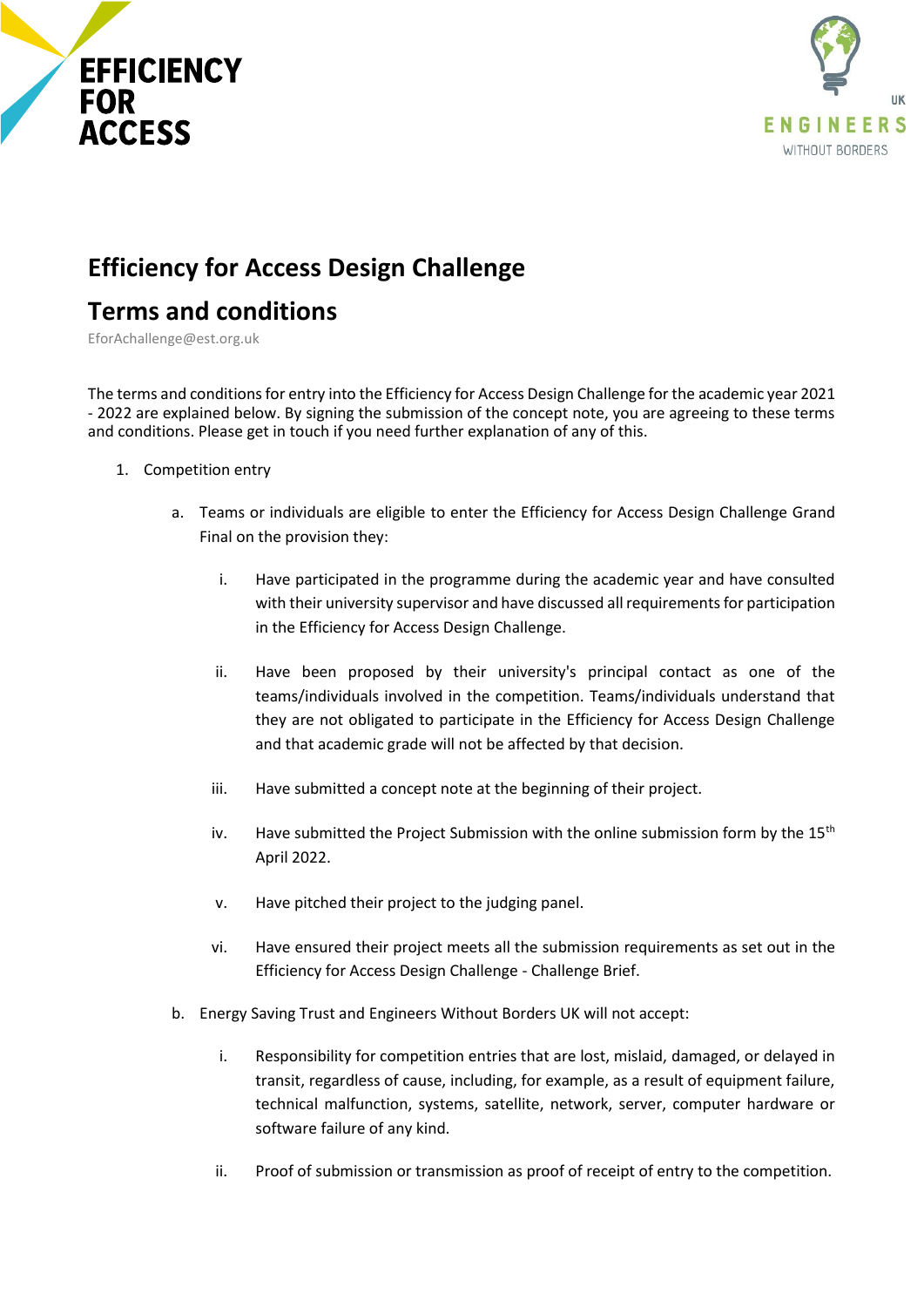



- c. The decisions of the judging panel, Energy Saving Trust, Engineers Without Borders UK, and the reviewers (acting reasonably) will be final, and no correspondence or discussion will be entered into on these.
- 2. Statement of ownership of competition entries and intellectual property rights
	- a. By completing your submission for the Efficiency for Access Design Challenge and to the extent you own the intellectual property of this submission, you agree:
		- i. In consideration of the opportunity to participate, the knowledge gained throughout, you grant Energy Saving Trust and Engineers Without Borders UK an Attribution 4.0 International (CC-BY) Creative Commons license to share all intellectual property generated by you in the course of the Efficiency for Access Design Challenge.
		- ii. That your submission does not infringe, violate or otherwise interfere with any copyright, trademark or intellectual rights of any other party;
		- iii. and/ or that you have secured all third-party permissions and releases necessary to grant the License to us and have made or will make in a timely manner all payments to any such third parties necessary to enable you to exercise the rights granted to you under these terms.
		- iv. That you will immediately give notice in writing to Energy Saving Trust of any challenges to intellectual property rights subsisting in your submission which comes to your knowledge.
		- v. That you acknowledge that Energy Saving Trust or Engineers Without Borders UK may make your work freely available on their website for as long as they do not violate the terms of the CC-BY license.
- 3. Data protection and publicity statement
	- a. You agree that Energy Saving Trust, Engineers Without Borders UK or our partners may use your name, image (either as photograph or video from any of the activities conducted in the course of the Efficiency for Access Design Challenge) and town or country of residence to announce you as a participant in the Challenge and for promotional purposes including publication on public websites, social media channels including Twitter, Facebook, LinkedIn, Instagram, and any other related promotional purposes including, but not limited to press releases, media articles and blog posts.
	- b. You further agree to participate in any reasonable publicity required by Energy Saving Trust or Engineers Without Borders UK or our partners and funders.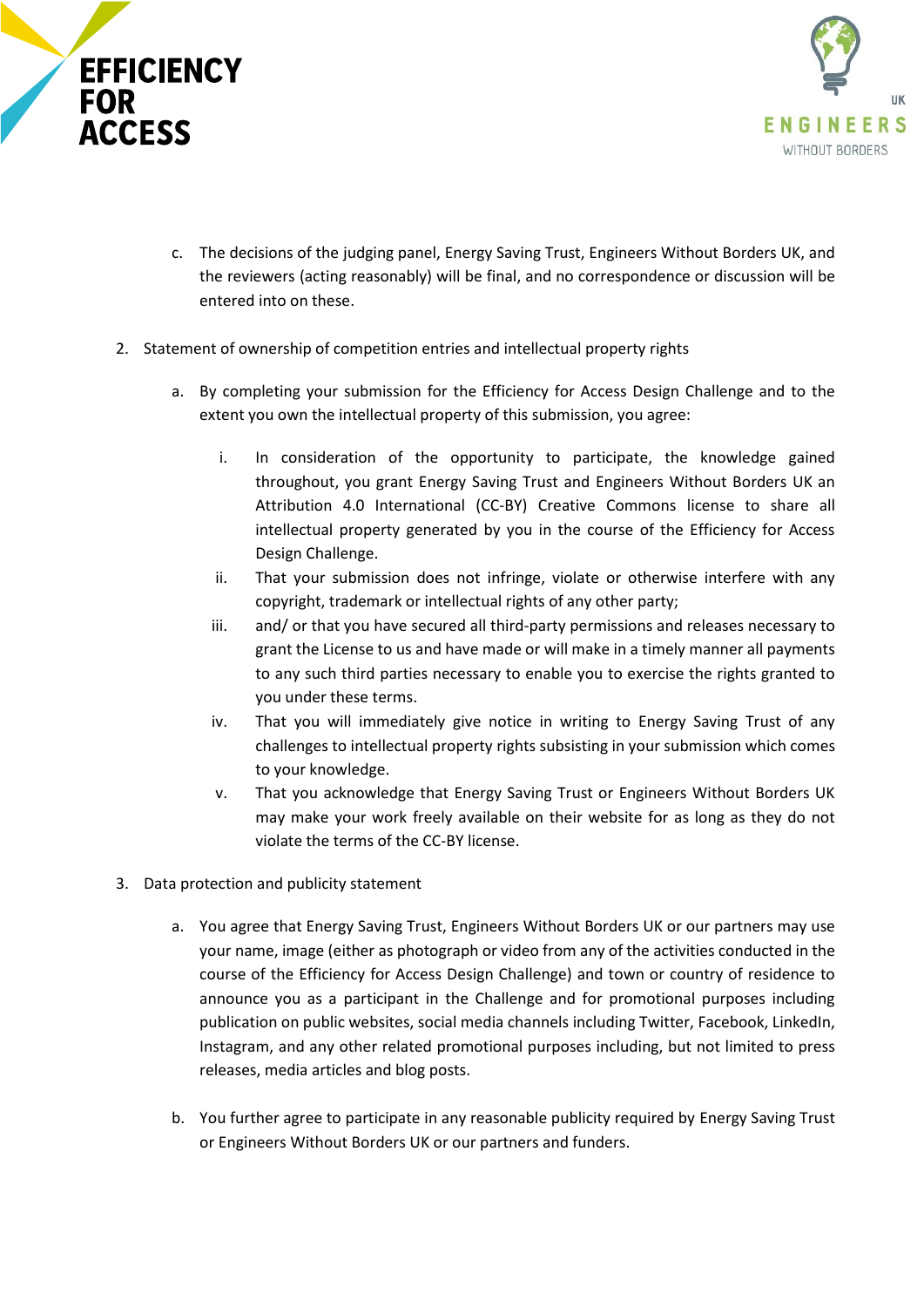



- c. By entering the competition, you agree that any personal information provided by you with the competition entry may be held and used only by Energy Saving Trust, Engineers Without Borders UK, and statutory partners to administer the competition.
- d. You agree that Energy Saving Trust or Engineers Without Borders UK may share your name and contact details with industry companies selected as mentors within the competition.
- e. You agree that Energy Saving Trust or Engineers Without Borders UK may store your personal data for five years for monitoring and evaluation purposes as well as the purposes stated above.
- f. You agree that Energy Saving Trust or Engineers Without Borders UK may contact you for evaluation purposes, such as obtaining feedback or information that will help us understand the impact of the competition and how it could be improved; participation in the evaluation is voluntary.
- 4. Liability
	- a. Save as expressly provided for in these terms and conditions, neither Energy Saving Trust nor Engineers Without Borders UK accept any liability to the teams/individuals participating in the competition or their respective universities relating to any of the activities under these terms and conditions.
- 5. General
	- a. If there is any reason to believe that there has been a breach of these terms and conditions, Energy Saving Trust or Engineers Without Borders UK may, at their sole discretion, reserve the right to exclude you from participating in the competition.
	- b. Energy Saving Trust and Engineers Without Borders UK reserve the right to hold void, suspend, cancel, or amend the Efficiency for Access Design Challenge where it becomes necessary to do so.
	- c. These terms and conditions shall not be amended, modified, varied, or supplemented except in writing signed by the signatory, Energy Saving Trust or Engineers Without Borders, or their duly authorised representatives.
	- d. The validity construction and performance of these terms and conditions shall be governed by the law of England and Wales. All disputes, claims or proceedings between the Parties relating to the validity construction or performance of these terms and conditions shall be subject to the exclusive jurisdiction of the Courts of England and Wales.